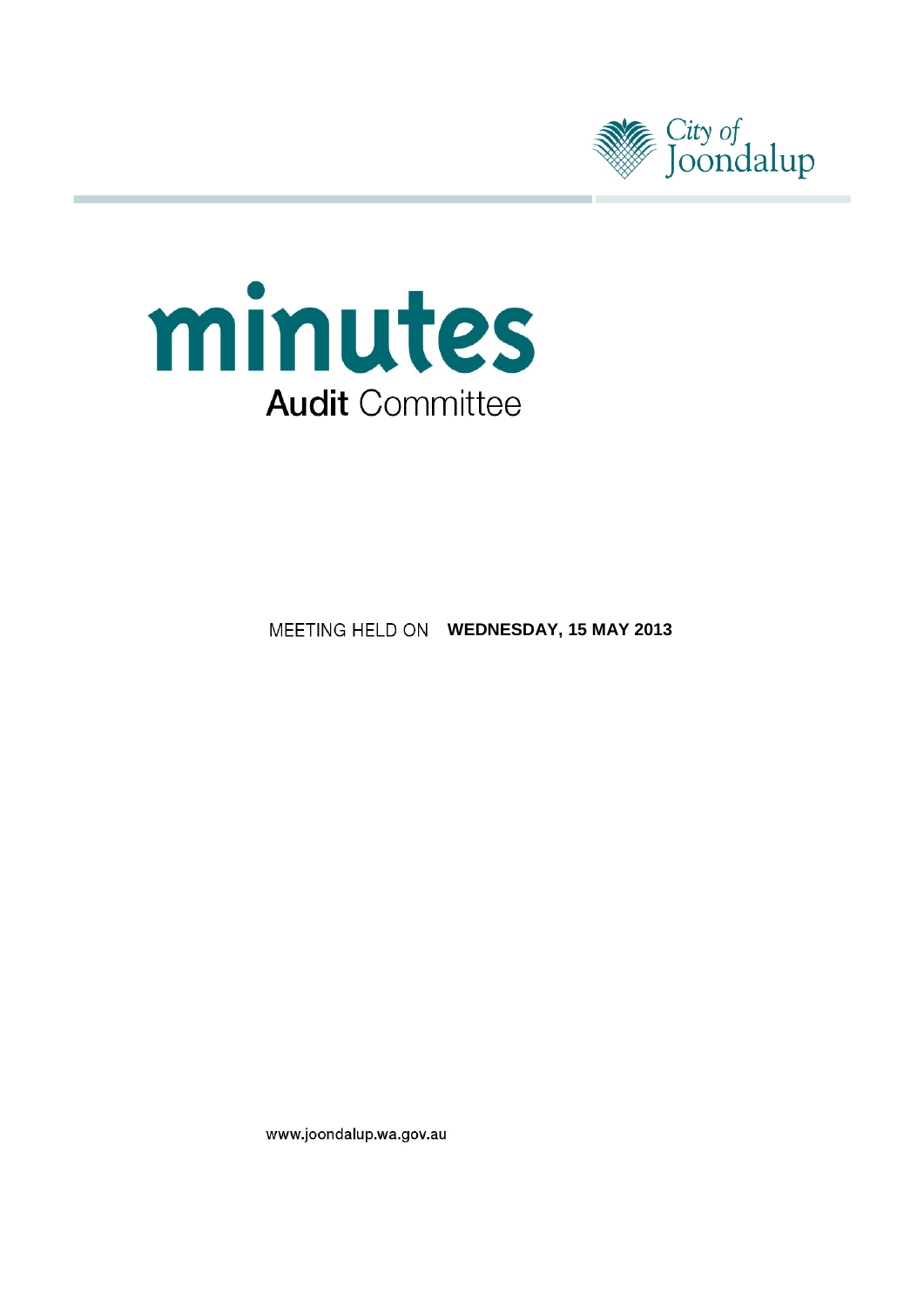# **TABLE OF CONTENTS**

| Item No | <b>Title</b>                                                                   | Page No |
|---------|--------------------------------------------------------------------------------|---------|
|         | Declaration of Opening                                                         | 3       |
|         | Apologies/Leave of absence                                                     | 3       |
|         | Announcements by the Presiding<br>Member<br>without<br>discussion              | 4       |
|         | Declarations of Interest                                                       | 4       |
|         | Identification of matters for which the meeting may sit<br>behind closed doors | 4       |
|         | Petitions and deputations                                                      | 4       |
|         | Reports                                                                        | 5       |
| 1       | Quotation EAS/13 - Provision of External Audit Services -<br>[103136]          | 5       |
|         | Closure                                                                        | 10      |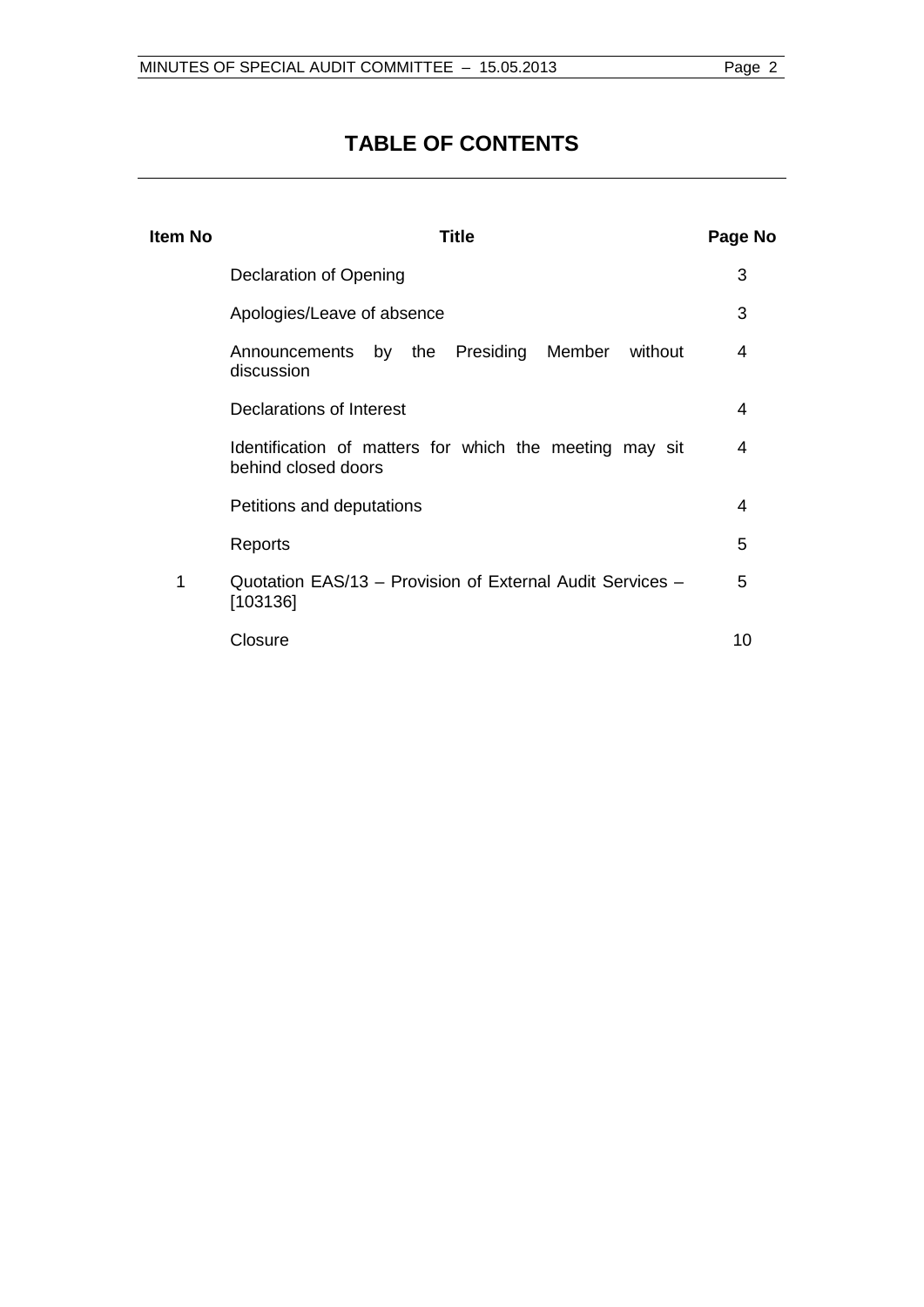# **CITY OF JOONDALUP**

#### **MINUTES OF THE SPECIAL AUDIT COMMITTEE MEETING HELD IN CONFERENCE ROOM 2, JOONDALUP CIVIC CENTRE, BOAS AVENUE, JOONDALUP ON WEDNESDAY, 15 MAY 2013.**

### **ATTENDANCE**

#### **Committee Members:**

Cr Tom McLean, JP *Presiding Member* Mayor Troy Pickard Cr Geoff Amphlett, JP **Deputy Presiding Member** Cr Christine Hamilton-Prime Cr Teresa Ritchie Cr Sam Thomas

#### **Officers:**

| Mr Mike Tidy       | <b>Director Corporate Services</b> |
|--------------------|------------------------------------|
| Mr John Byrne      | Governance Coordinator             |
| Mrs Deborah Gouges | Governance Officer                 |

#### <span id="page-2-0"></span>**DECLARATION OF OPENING**

The Presiding Member declared the meeting open at 6.01pm.

#### <span id="page-2-1"></span>**APOLOGIES/LEAVE OF ABSENCE**

#### **Apologies**

Mr Garry Hunt, Chief Executive Officer.

#### **Leave of Absence previously approved**

| Cr Kerry Hollywood   | 1 May to 26 May 2013 inclusive.  |
|----------------------|----------------------------------|
| Cr Brian Corr        | 17 May to 23 May 2013 inclusive. |
| Cr Russ Fishwick, JP | 19 May to 23 May 2013 inclusive. |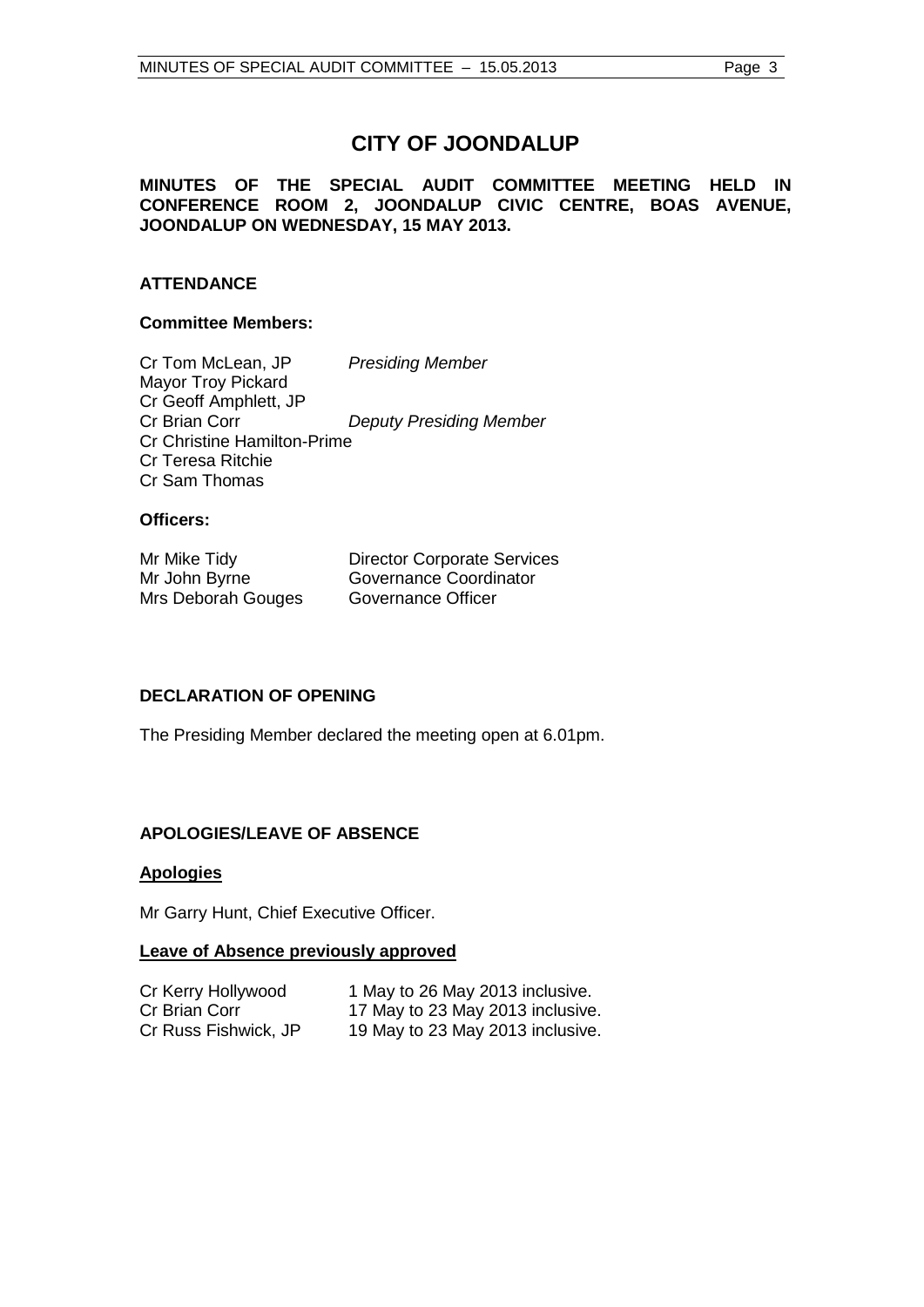# <span id="page-3-0"></span>**ANNOUNCEMENTS BY THE PRESIDING MEMBER WITHOUT DISCUSSION**

Nil.

## <span id="page-3-1"></span>**DECLARATIONS OF INTEREST**

Nil.

## <span id="page-3-2"></span>**IDENTIFICATION OF MATTERS FOR WHICH THE MEETING MAY SIT BEHIND CLOSED DOORS**

In accordance with Clause 76 of the City's *Standing Orders Local Law 2005*, this meeting was not open to the public.

## <span id="page-3-3"></span>**PETITIONS AND DEPUTATIONS**

Nil.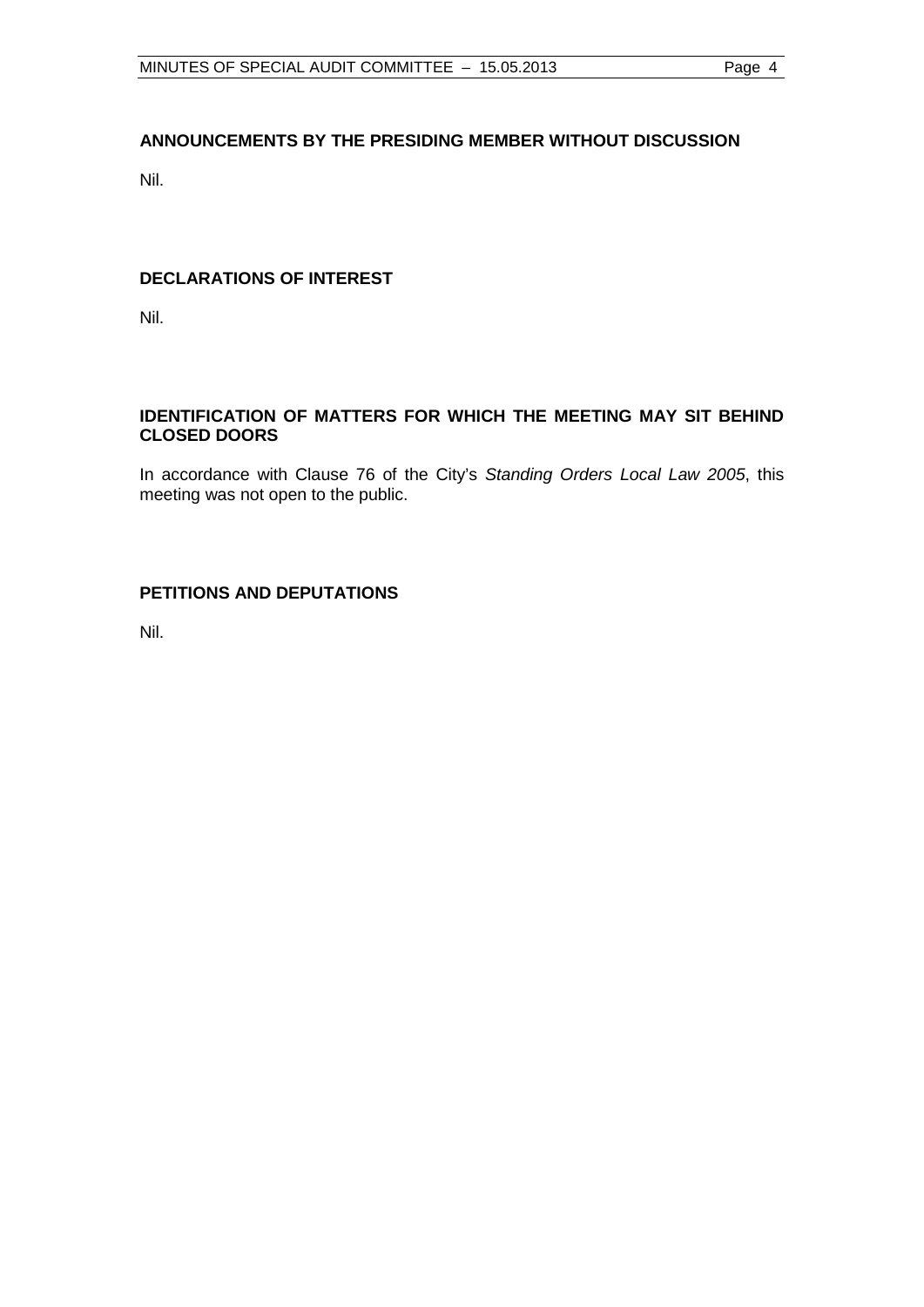<span id="page-4-0"></span>**REPORTS**

# <span id="page-4-1"></span>**ITEM 1 QUOTATION EAS/13 – PROVISION OF EXTERNAL AUDIT SERVICES**

| <b>WARD</b>                           | All                                                                                                                                                                                                 |  |
|---------------------------------------|-----------------------------------------------------------------------------------------------------------------------------------------------------------------------------------------------------|--|
| <b>RESPONSIBLE</b><br><b>DIRECTOR</b> | Mr Mike Tidy<br><b>Corporate Services</b>                                                                                                                                                           |  |
| <b>FILE NUMBER</b>                    | 103136                                                                                                                                                                                              |  |
| <b>ATTACHMENT</b>                     | Attachment 1<br><b>Summary of Submissions</b>                                                                                                                                                       |  |
| <b>AUTHORITY / DISCRETION</b>         | Executive - The substantial direction setting and<br>oversight role of Council, such as adopting plans<br>reports, accepting tenders, directing<br>and<br>operations, setting and amending budgets. |  |

#### **PURPOSE**

For Council to consider the submissions received for the provision of external audit services to the City.

#### **EXECUTIVE SUMMARY**

Quotations were issued on 26 February 2013 to the Western Australian Local Government Association (WALGA) audit preferred supplier panel for the provision of external audit services for a period of three years. Quotations closed on 12 March 2013. Two submissions were received from:

- Grant Thornton Audit Pty Ltd.
- UHY Haines Norton.

The submission from Grant Thornton Audit Pty Ltd represents best value to the City. Grant Thornton Audit Pty Ltd demonstrated a sound understanding of the requirements. The company is a well established auditing firm with significant industry experience and proven capability to conduct the City's audit. It has provided similar services to the Cities of Perth, Fremantle, Stirling, Bunbury, Albany, Wanneroo and Rockingham. It has been the City's external auditor for the past six years.

*It is recommended that Council:*

- *1 ACCEPTS the quotation submitted by Grant Thornton Audit Pty Ltd for the provision of external audit services as specified in quotation EAS/13 for the fixed lump sum of \$96,000 (GST exclusive);*
- *2 BY AN ABSOLUTE MAJORITY APPOINTS Grant Thornton Audit Pty Ltd to be its auditor for a period of three years.*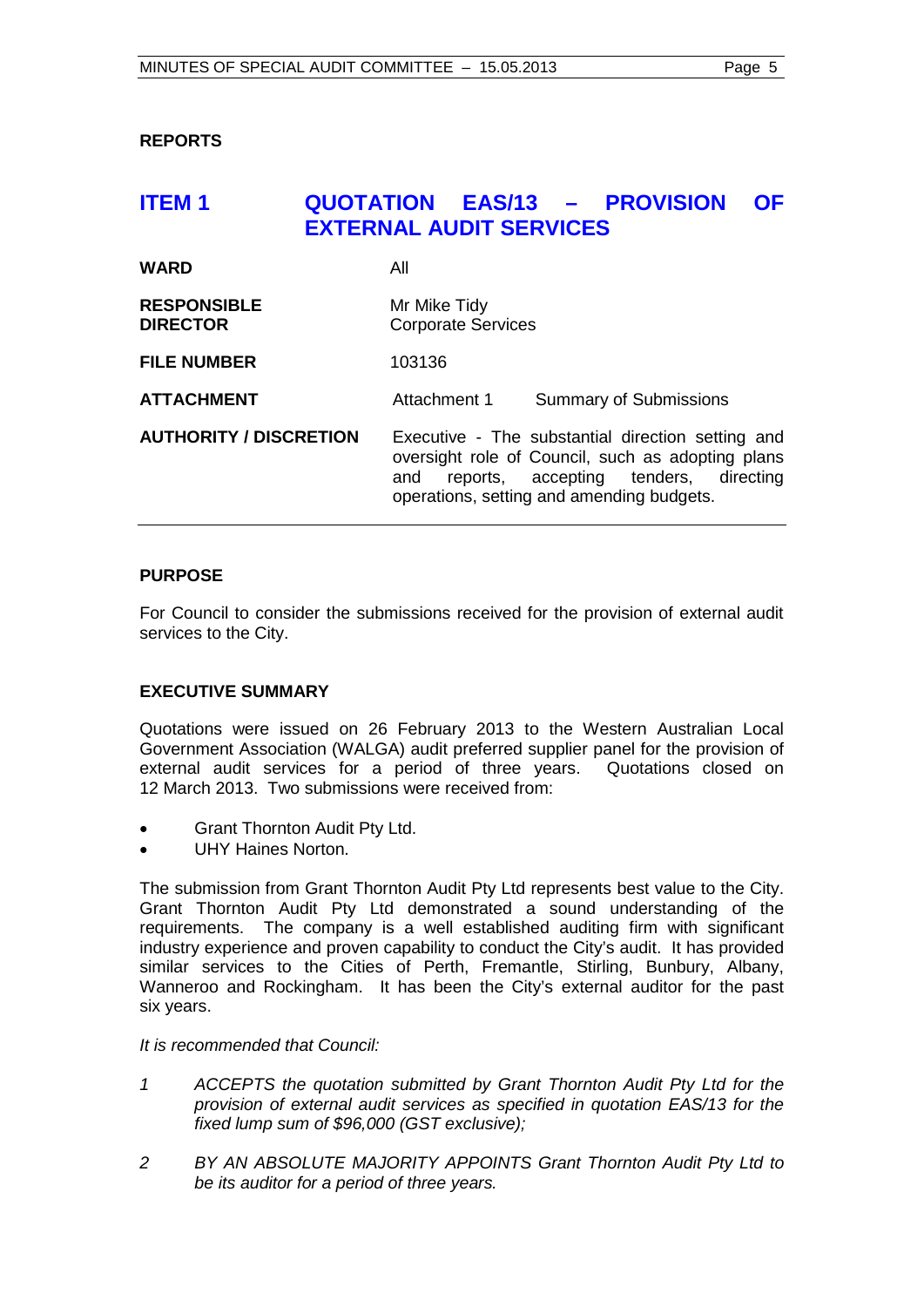#### **BACKGROUND**

Under section 7.2 of the *Local Government Act 1995*, the accounts and annual financial report of a local government for each financial year are required to be audited by an auditor appointed by the local government.

WALGA has established a preferred supplier panel for internal and external audit services (Contract 0411-11). Each supplier to the panel has been prequalified by WALGA to approved terms and conditions for the delivery of specialist Local Government audit services.

The City had a single contract for the provision of external audit services with Grant Thornton Audit Pty Ltd which expired in 2012.

Grant Thornton Audit Pty Ltd provided a good quality service throughout the term of its contract.

Quotation assessment is based on the best value for money concept. Best value is determined after considering whole of life costs, fitness for purpose, respondents' experience and performance history, productive use of City resources and other environmental or local economic factors.

#### **DETAILS**

The quotation for the provision of external audit services was issued through the WALGA audit preferred supplier panel on 26 February 2013. The quotation period was for two weeks and quotations closed on 12 March 2013.

#### **Submissions**

Two submissions were received from:

- Grant Thornton Audit Pty Ltd.
- UHY Haines Norton.

A summary of the submissions including the location of each respondent is provided in Attachment 1.

#### **Evaluation Panel**

The evaluation panel comprised of two members:

- One with tender and contract preparation skills.
- One with the appropriate technical expertise and involvement in supervising the contract.

The panel carried out the assessment of submissions in accordance with the City's evaluation process in a fair and equitable manner.

#### **Compliance Assessment**

Both offers received were assessed as fully compliant.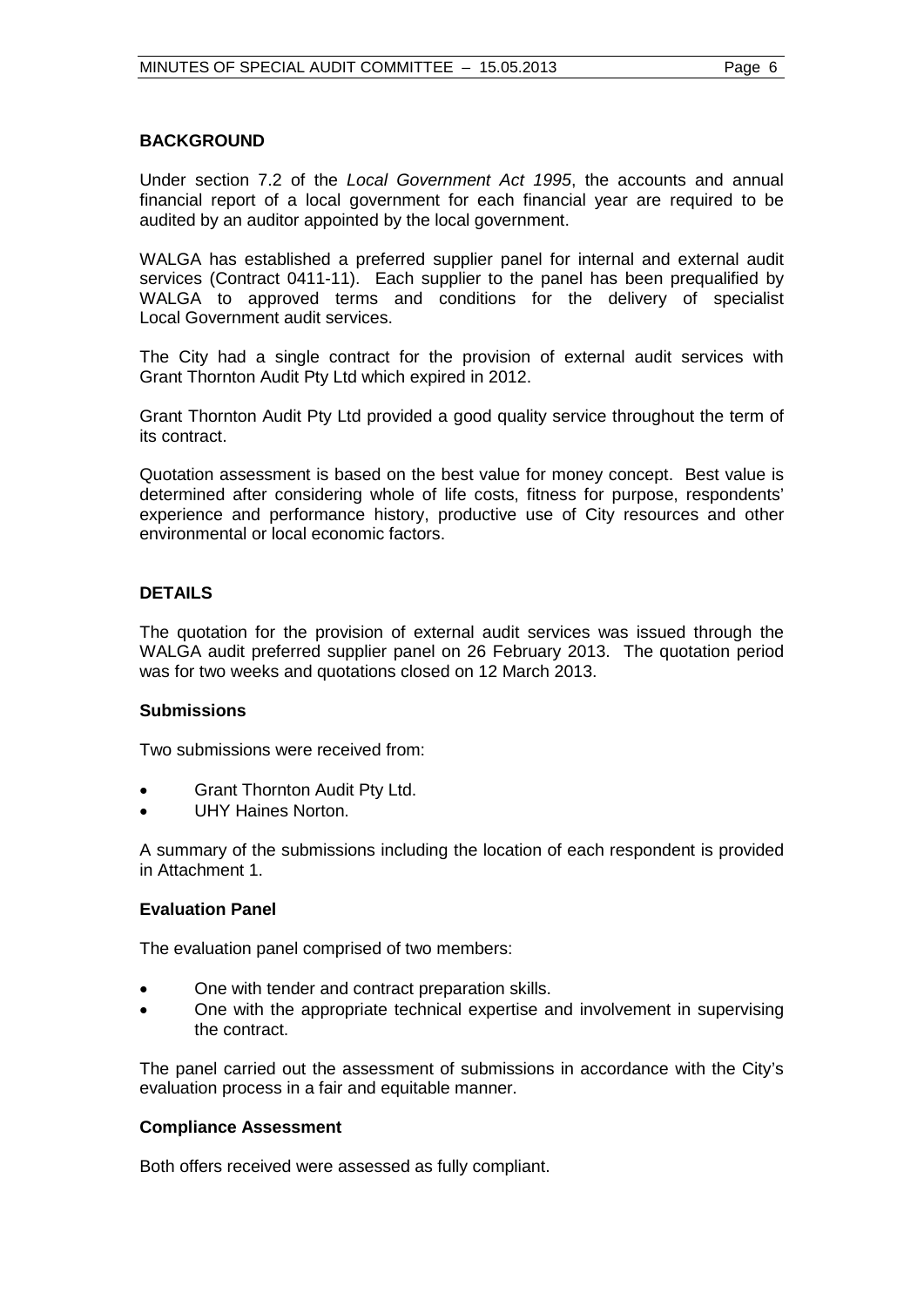#### **Qualitative Assessment**

The qualitative assessment used in evaluating the submissions received was based upon the scope and extent of audit and the proposed audit methodology submitted by the respondents.

Grant Thornton Audit Pty Ltd scored 70% and was ranked second in the qualitative assessment. The audit methodology, although brief, generally addressed the critical items of the audit, timing of audit visits, hours allocated to audits, attendance at audit committee meetings and reporting. Attendance by an auditor at the Annual General Meeting of ratepayers was not specifically addressed, however the offer from Grant Thornton Audit Pty Ltd included regular meetings during the audit and partner availability assured at any time.

UHY Haines Norton scored 80% and was ranked first in the qualitative assessment. The audit methodology was comprehensive and addressed the critical aspects of the audit, timing of audit visits, hours allocated to audit visits by each category of staff, attendance at audit committee meetings, attendance at the Annual General Meeting of ratepayers and reporting. The offer was subject to several limitations, with grant acquittals and attendance at more than one Audit Committee meeting per year not included as part of the standard audit service.

#### **Price Assessment**

Following the qualitative assessment, the panel carried out a comparison of the price offered by each respondent to assess value for money to the City.

The assessment of audit cost included the auditor's attendance at two audit committee meetings annually and the certifications of four grant acquittals per year. The base price of UHY Haines Norton was adjusted to include the additional costs of these items as provided in the table below.

| <b>Respondent</b>                   | Year 1   | Year 2   | Year 3   | Total     |
|-------------------------------------|----------|----------|----------|-----------|
| <b>Grant Thornton Audit Pty Ltd</b> | \$29,500 | \$32,000 | \$34,500 | \$96,000  |
| <b>UHY Haines Norton</b>            | \$41,800 | \$42,800 | \$43,800 | \$128,400 |

#### **Evaluation Summary**

The following table summarises the result of the qualitative and price evaluation as assessed by the evaluation panel.

| <b>Respondent</b>                   | <b>Estimated</b><br>Year 1<br><b>Contract</b><br><b>Price</b> | <b>Estimated</b><br>Total<br><b>Contract</b><br><b>Price</b> | <b>Price</b><br>Ranking | Percentage Qualitative<br><b>Score</b> | Ranking |
|-------------------------------------|---------------------------------------------------------------|--------------------------------------------------------------|-------------------------|----------------------------------------|---------|
| <b>UHY Haines Norton</b>            | \$41,800                                                      | \$128,400                                                    | 2                       | 80%                                    |         |
| <b>Grant Thornton Audit Pty Ltd</b> | \$29,500                                                      | \$96,000                                                     | 1                       | 70%                                    | 2       |

Based on the evaluation result the panel concluded that the quotation from Grant Thornton Audit Pty Ltd provides best value to the City and is therefore recommended.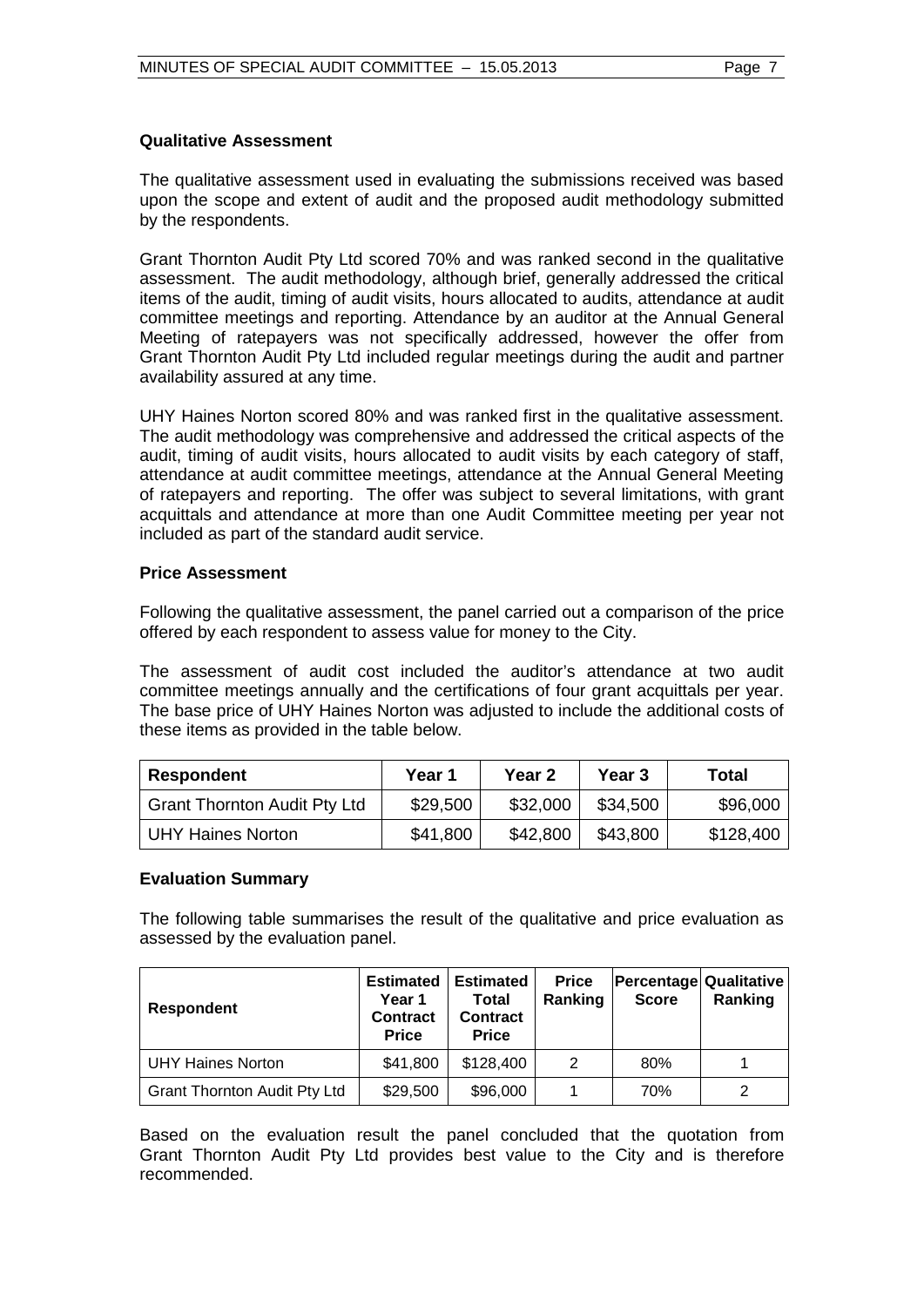Although UHY Haines Norton submitted a more comprehensive audit methodology, its offer was 34% more expensive than Grant Thornton Audit Pty Ltd and did not provide significant value that would warrant the additional cost.

#### **Issues and options considered**

The accounts and annual financial report for each financial year are required to be audited by an independent auditor appointed by the City in accordance with section 7.3 of the *Local Government Act 1995*.

#### **Legislation / Strategic Community Plan / policy implications**

| Legislation | A tender is not required to be publicly invited in<br>accordance with Part 4, Division 2 clause 11(2)(b) of<br>the Local Government (Functions and General)<br>Regulations 1996, where the supply of the goods or<br>services is to be obtained through the Council<br>purchasing service of WALGA. |
|-------------|-----------------------------------------------------------------------------------------------------------------------------------------------------------------------------------------------------------------------------------------------------------------------------------------------------|
|             |                                                                                                                                                                                                                                                                                                     |

The appointment of an auditor cannot be delegated to the Chief Executive Officer in accordance with section 5.43(c) of the *Local Government Act 1995*.

#### **Strategic Community Plan**

| <b>Key theme</b> | Governance and Leadership. |
|------------------|----------------------------|
|------------------|----------------------------|

- **Objective Corporate capacity.**
- **Strategic initiative Demonstrate accountability through robust reporting** that is relevant and easily accessible by the community.
- **Policy** Not applicable.

#### **Risk management considerations**

Should the contract not proceed, the risk to the City will be high as the City would not meet its statutory obligations.

It is considered that the contract will represent a low risk to the City as the recommended respondent is a well-established audit firm with significant industry experience and the capacity to provide the services to the City.

#### **Financial/budget implications**

| Account no.          | 322-A3202-3261-0000 |
|----------------------|---------------------|
| <b>Budget Item</b>   | <b>Audit Fees</b>   |
| <b>Budget amount</b> | \$34,685            |
| Amount spent to date | \$                  |
| <b>Proposed cost</b> | \$29,500            |
| <b>Balance</b>       | \$5,185             |

All amounts quoted in this report are exclusive of GST.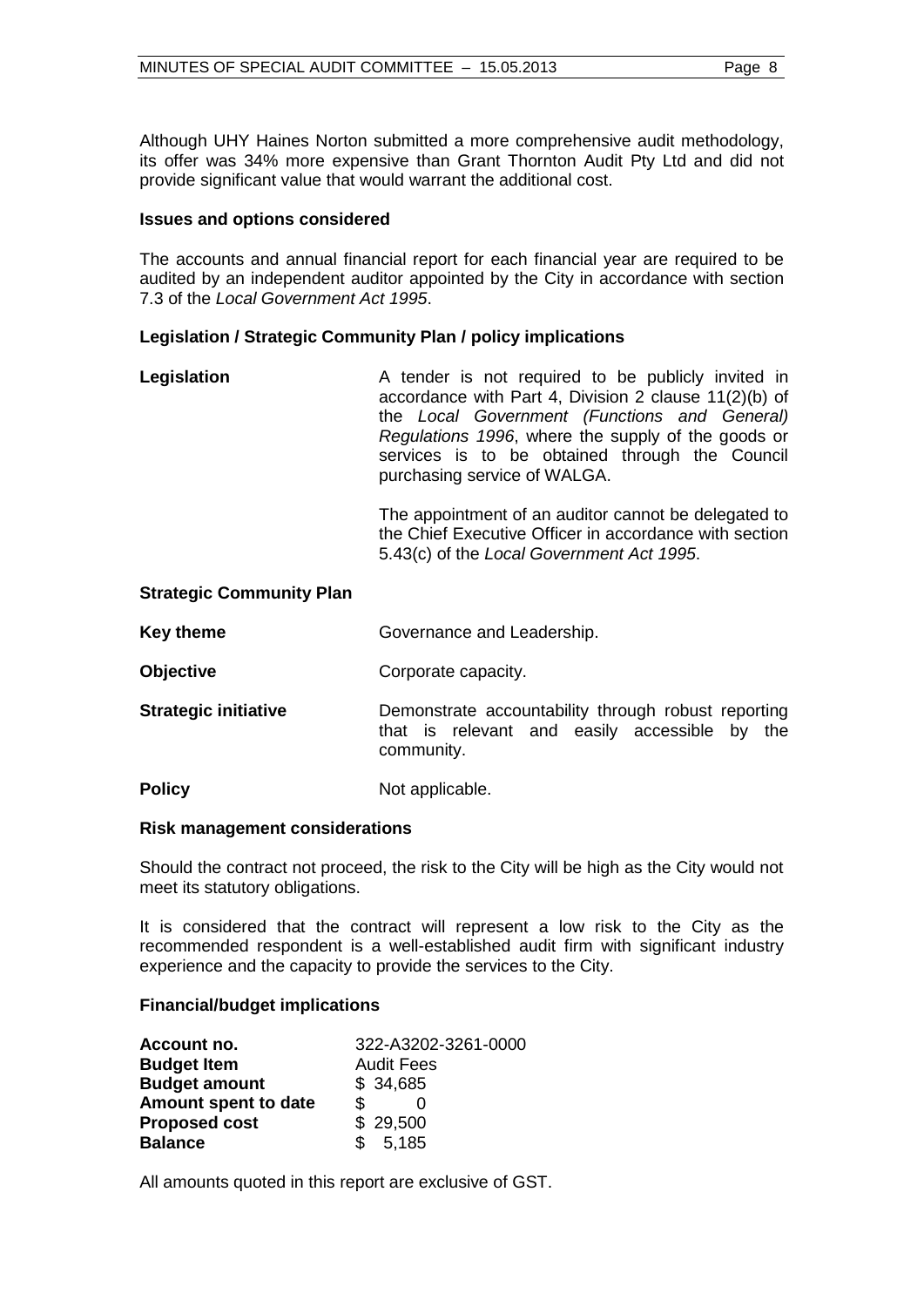#### **Regional significance**

Not applicable.

#### **Sustainability implications**

Not applicable.

#### **Consultation**

Not applicable.

#### **COMMENT**

The evaluation panel carried out the evaluation of the submission in accordance with the City's evaluation process and concluded that the offer submitted by Grant Thornton Audit Pty Ltd represents best value to the City.

#### **VOTING REQUIREMENTS**

Absolute Majority.

**MOVED Mayor Pickard, SECONDED Cr Amphlett that Council:**

- **1 ACCEPTS the quotation submitted by Grant Thornton Audit Pty Ltd for the provision of external audit services as specified in quotation EAS/13 for the fixed lump sum of \$96,000 (GST exclusive);**
- **2 BY AN ABSOLUTE MAJORITY APPOINTS Grant Thornton Audit Pty Ltd to be its auditor for a period of three years.**

#### **The Motion was Put and CARRIED (7/0)**

**In favour of the Motion:** Cr McLean, Mayor Pickard, Crs Amphlett, Corr, Hamilton-Prime, Ritchie and Thomas.

*Appendix 1 refers*

*To access this attachment on electronic document, click her[e: Attach1AUDIT130515.pdf](http://www.joondalup.wa.gov.au/files/committees/AUDT/2013/Attach1AUDIT130515.pdf)*